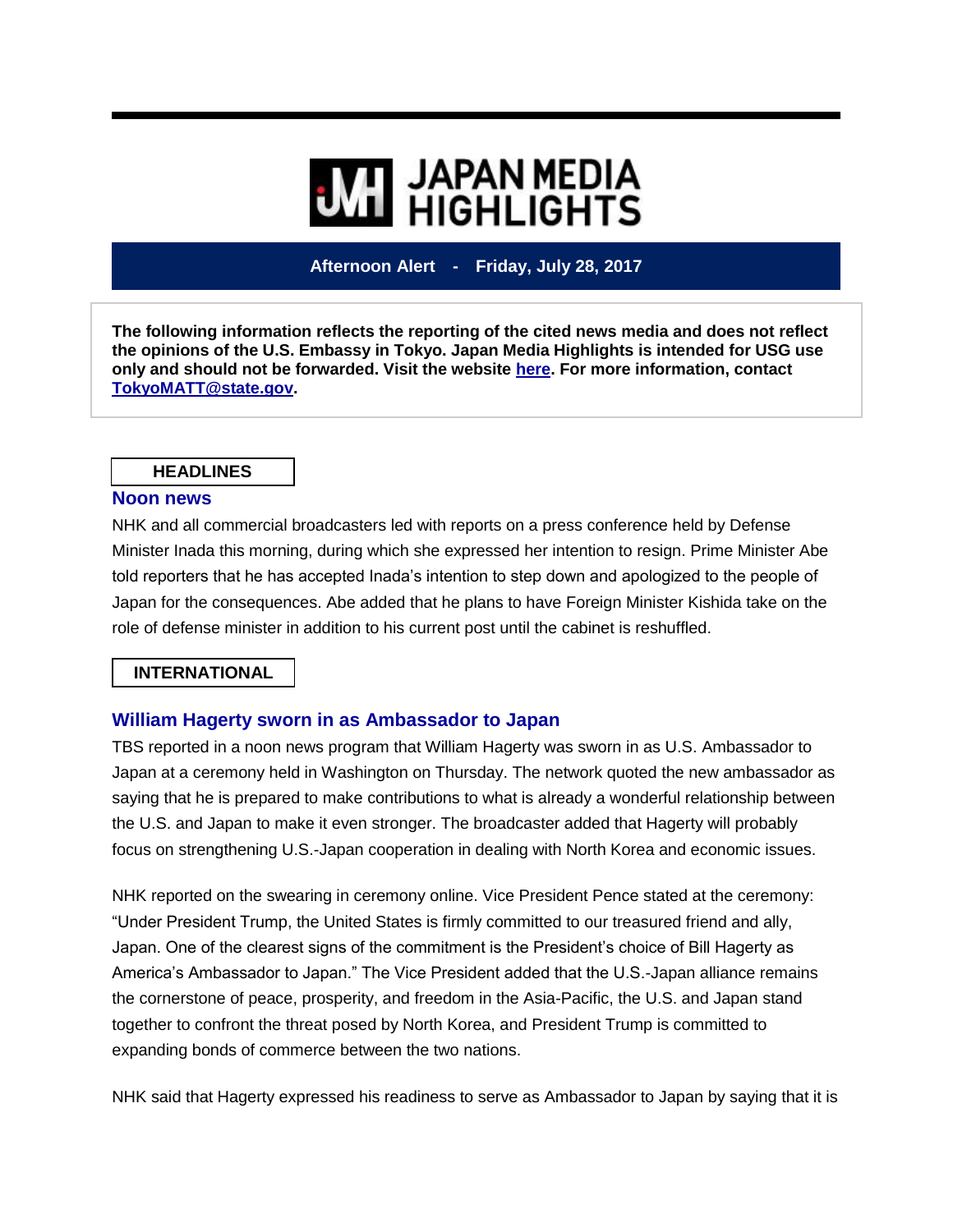a great honor for him and he is prepared to work vigorously to address the challenges lying ahead.

Asahi also posted a story about the new ambassador on its website, saying that some 60 guests, including his family, lawmakers from his home state of Tennessee, Japanese Ambassador to the U.S. Sasae, and Special Advisor to the Prime Minister Kawai, attended the swearing in ceremony. The paper wrote that the new ambassador will hold his first press conference after attending a welcome ceremony to be hosted by Ambassador Sasae at his official residence in Washington on Friday.

# **Japan enhances sanctions on DPRK**

NHK reported that the Abe administration decided on Friday to impose additional sanctions on North Korea, explaining that five entities, including the Bank of Dandong based in Liaoning Province and a Chinese cargo operator, were added to a list of concerns which are subject to asset freezing in connection with their transactions with the DPRK. The financial assets of nine additional North Koreans will also be frozen. The dailies said the designation of the two Chinese entities signifies Tokyo's plan to step up pressure on Pyongyang in coordination with the U.S. since similar punitive measures were applied to the same entities by the Trump administration about a month ago.

• [Japan expands North Korea sanction blacklists](https://jmh.usembassy.gov/2017072888339/) (Kyodo News)

• [Overseas press reports on Inada resignation saying she was "under fire for lying and](https://jmh.usembassy.gov/2017072888371/)  [making gaffes"](https://jmh.usembassy.gov/2017072888371/) (Mainichi)

• [Gov't urges Asia-Pacific countries to work together to bring CTBT into](https://jmh.usembassy.gov/2017072888400/)  [force](https://jmh.usembassy.gov/2017072888400/) (Mainichi)

• [Justice Ministry remains cautious about accepting refugees](https://jmh.usembassy.gov/2017072888358/) (Mainichi)

• [Furnaces that can be converted for production of nukes sold to Iran, China](https://jmh.usembassy.gov/2017072888393/) (Yomiuri Evening edition)

• [Russia unrivaled in nuclear power plant exports](https://jmh.usembassy.gov/2017072888351/) (The Japan Times)

• [LDP's Motegi, Indonesian vice president agree on peaceful solution to South China](https://jmh.usembassy.gov/2017072888340/)  [Sea issues](https://jmh.usembassy.gov/2017072888340/) (Yomiuri)

**ECONOMY**

# **Japan to impose safeguard tariffs on frozen U.S. beef starting on Aug. 1**

NHK reported that the GOJ announced today that it will invoke an import safeguard mechanism on frozen beef from the U.S. starting on Aug. 1. Finance Minister Aso told reporters that Japan will raise the levy on frozen beef from America in accordance with the law as the volume of imports of such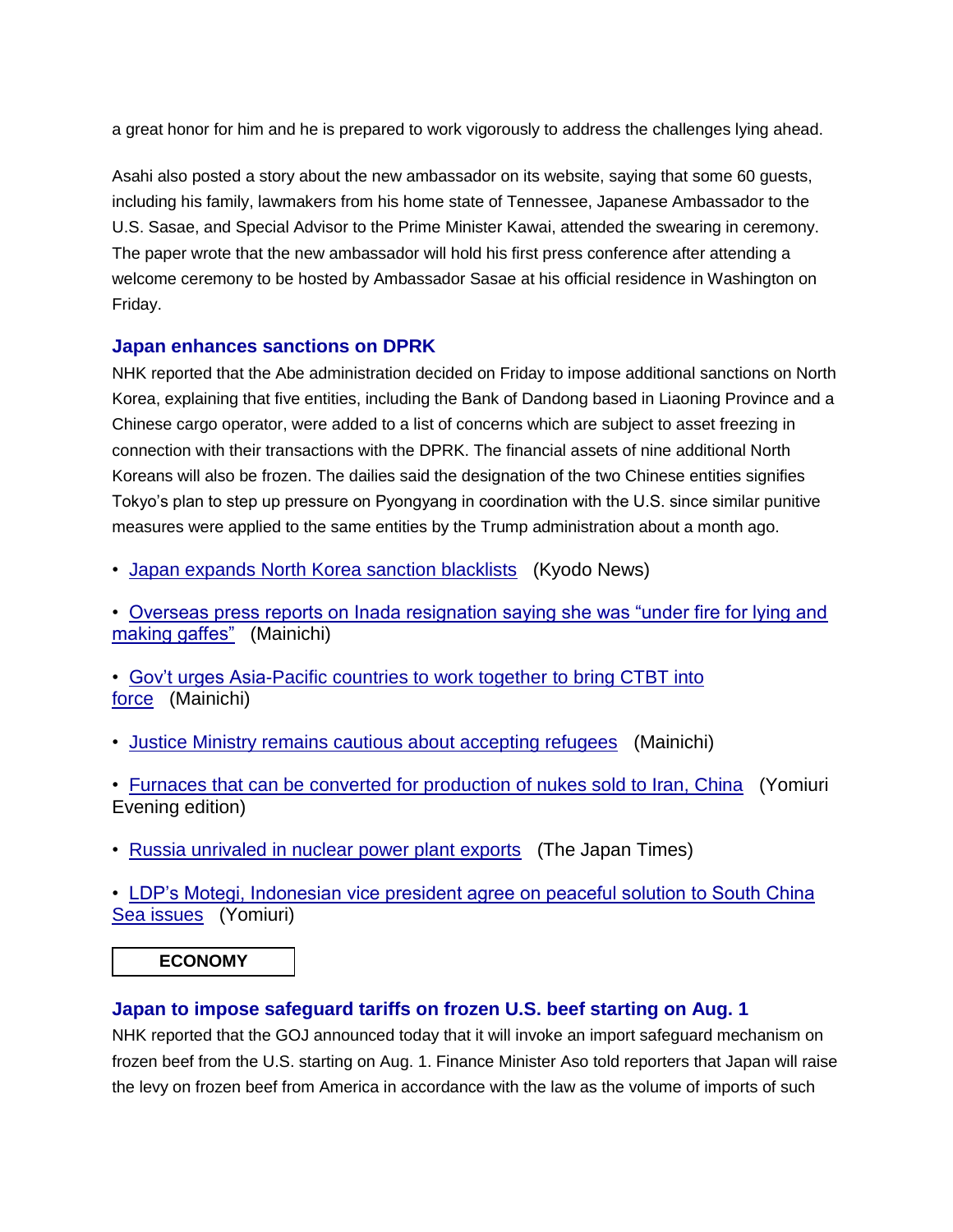products has exceeded the designated level. Japan will raise the levy from the current 38.5% to 50% through the end of March 2018. This will the first time in 14 years for Japan to invoke a safeguard measure. Aso stated that the mechanism will be invoked automatically based on WTO rules and that Japan will explain to the U.S. through their economic dialogue and other venues that the action is based on international trade rules. Agriculture Minister Yamamoto reiterated Aso's statement, adding that Japan will provide the U.S. with explanations on the issue.

The U.S. Meat Export Federation released on Thursday a [statement](https://www.usmef.org/news-statistics/member-news-archive/japans-frozen-beef-safeguard-triggered-in-first-quarter-of-japanese-fiscal-year/) saying that the safeguard will not only have negative implications for U.S. beef producers, but will also have a significant impact on the Japanese food service industry. It added that it will be especially difficult for the "gyudon" beef bowl restaurants that rely heavily on American beef. The federation also stated that it will encourage the U.S. and Japanese governments to reach a mutually beneficial resolution to the issue.

- [Sysmex, Eisai teaming up on Alzheimer's blood test](https://jmh.usembassy.gov/2017072888348/) (Nikkei Asian Review)
- [Hitachi Group company wins U.S. subway contract](https://jmh.usembassy.gov/2017072888410/) (Nikkei)
- [China, ROK close in on Japan in high-speed railway industry](https://jmh.usembassy.gov/2017072888390/) (Mainichi)

# **POLITICS**

- [Inada's qualifications as defense chief have long been questioned](https://jmh.usembassy.gov/2017072888375/) (Asahi)
- [Defense chief's exit comes too late as Abe faces backlash](https://jmh.usembassy.gov/2017072888407/) (Nikkei Asian Review)

• [Resignation of Inada, Renho reflects administration's arrogance, DP's](https://jmh.usembassy.gov/2017072888405/)  [incompetence](https://jmh.usembassy.gov/2017072888405/) (Nikkei)

- [Dispelling image of "favoritism" to be Abe's challenge after Inada's](https://jmh.usembassy.gov/2017072888367/)  [resignation](https://jmh.usembassy.gov/2017072888367/) (Yomiuri)
- [Gov't, LDP to closely watch DP's upcoming presidential election](https://jmh.usembassy.gov/2017072888381/) (Yomiuri)
- [LDP, Komeito go all-out in Yokohama mayoral election campaign](https://jmh.usembassy.gov/2017072888386/) (Yomiuri)
- [Strained ties between Aso, Seko may pose obstacle to Abe](https://jmh.usembassy.gov/2017072888338/) (FACTA)

• [Editorial: After DP Secretary General Noda's resignation, can the party rebuild?](https://jmh.usembassy.gov/2017072888347/) (The Japan News)

- [Cartoon: Inada's last stand](https://jmh.usembassy.gov/2017072888380/) (Asahi)
- [Cartoon: Renho falls](https://jmh.usembassy.gov/2017072888378/) (Sankei)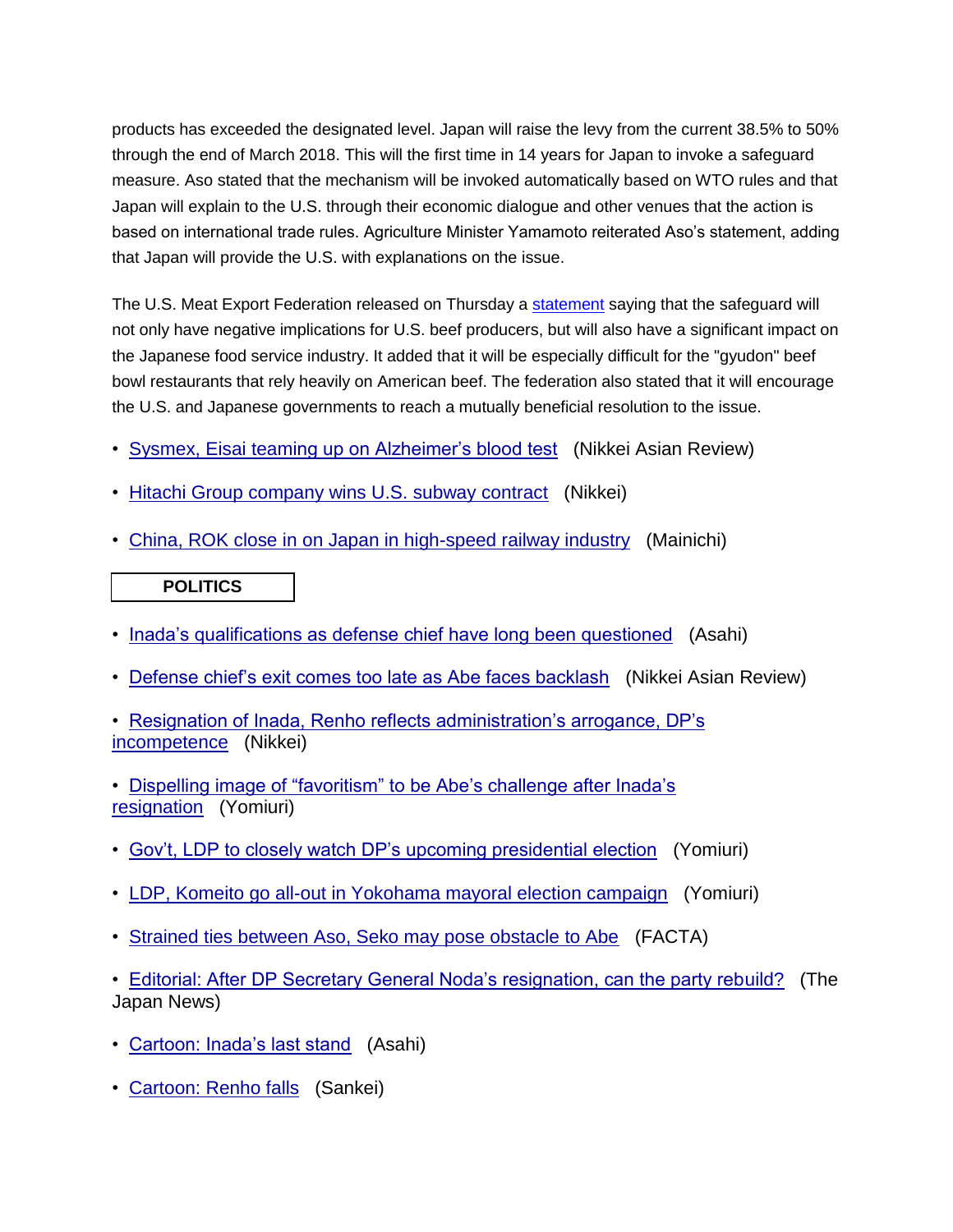• [Prime minister's schedule on July 27](https://jmh.usembassy.gov/2017072888383/) (Nikkei)

#### **SCIENCE**

• [Environment Ministry to support renewable energy projects by companies, local](https://jmh.usembassy.gov/2017072888421/)  [governments](https://jmh.usembassy.gov/2017072888421/) (Nikkei)

**SOCIETY**

# **Can Dentsu successfully implement work-style reforms?**

NHK's "Close-up Gendai+" reported on major advertising agency Dentsu, which has been strongly criticized for allowing its employees to work long hours after a young female employee committed suicide due to overwork last year. The program reported on various efforts by Dentsu to change the working styles of its employees, including turning off all the lights at 10 p.m. and setting a goal to reduce working hours by 20% by 2019. However, that some employees have no choice but to continue working at home or at restaurants even after 10 p.m. because of their workload. Dentsu CEO Yamamoto said in an interview that it is his responsibility to create an environment where employees can do good work while maintaining healthy lifestyles. The program said about 200 people die or commit suicide due to overwork annually in Japan, stressing that Japanese firms and workers can no longer put off addressing the issue.

• [Japanese 2nd in world life expectancy, living longer for 5th yr](https://jmh.usembassy.gov/2017072888349/) (Kyodo News)

• [Women account for 5.1% of executives at large Japanese firms, survey shows](https://jmh.usembassy.gov/2017072888355/) (The Japan Times)

# **LOCAL OKINAWA PRESS**

# **Nearly half of crimes by U.S. military community in Japan occurred in Okinawa**

Ryukyu Shimpo front-paged a report saying that a recent survey showed that 47.4% of the crimes committed by U.S. service members, civilian base workers, and their dependents from 2008 through 2015 occurred in Okinawa. A group of the Association of Prefectural Governors studying the local burden of hosting U.S. bases conducted the survey at the request of Okinawa Governor Onaga. According to the survey, 486 of a total of 1,025 such crimes in Japan were committed in Okinawa in the eight-year period. Noting that 70.4% of the land in Japan that is exclusively used for U.S. military facilities is concentrated in Okinawa and that Okinawa is forced to deal with noise pollution and the risk of aircraft accidents, the paper wrote that the results of the survey showed once again that Okinawa is bearing a heavy base-hosting burden.